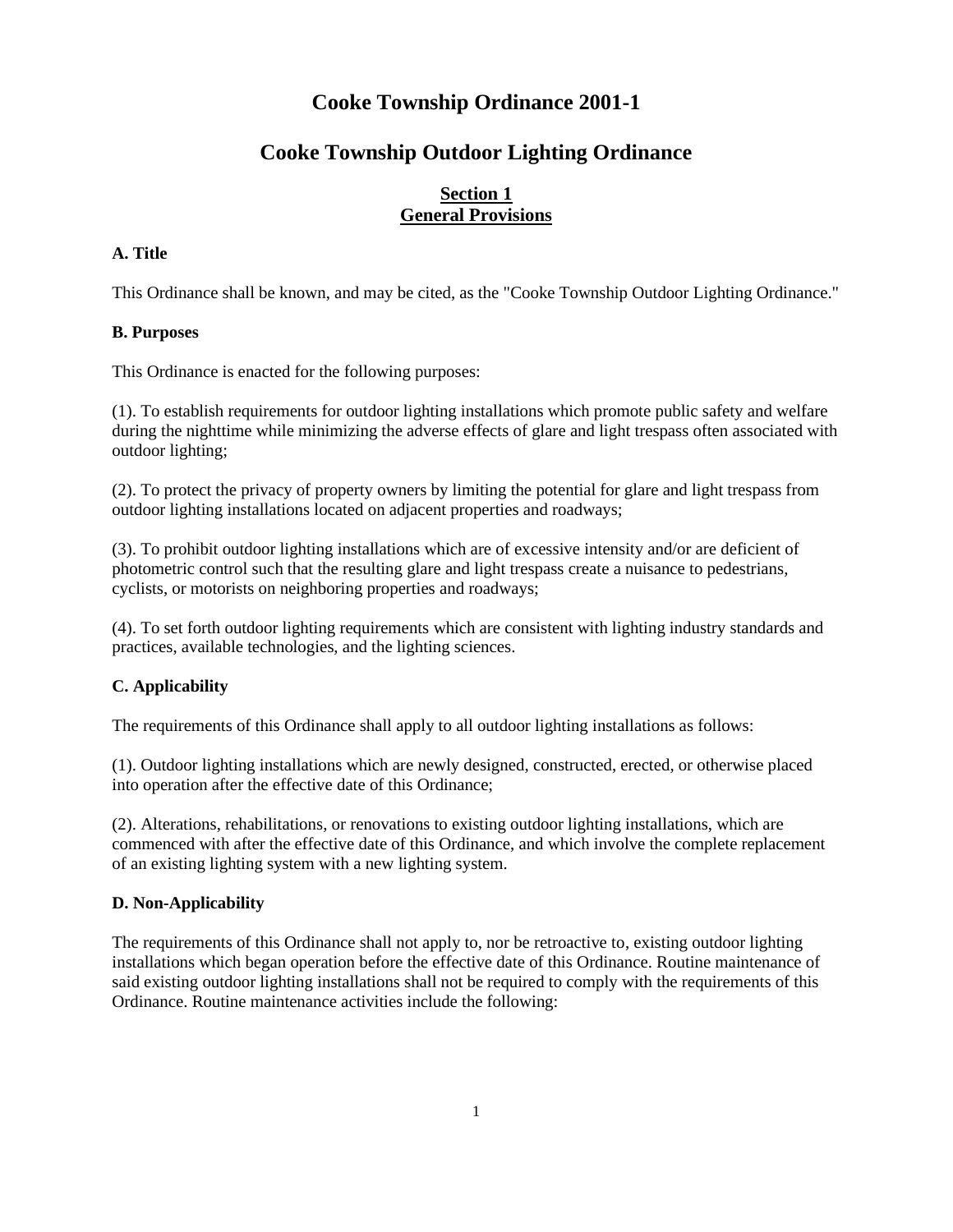(1). Replacement of lamps that are burned-out or inoperative.

(2). Replacement/repair of damaged or inoperative luminaire components such as ballasts, ignitors, lenses, reflectors, refractors, sockets, or photocell controls.

### **E. Exemptions**

The requirements of this Ordinance shall not apply where superseded by County, State, or Federal law.

(1). **Temporary Emergency Lighting.** All temporary emergency lighting needed by the Police or Fire Departments or other emergency services, as well as all vehicular luminaires, shall be exempt from the requirements of this Ordinance.

(2). **Temporary Non-Emergency Lighting.** The temporary use of low wattage or low voltage lighting for festivals, celebrations, and the observance of holidays are exempt from regulation except where they create a hazard or nuisance from glare. Light trespass requirements remain in effect.

### **F. Prohibitions**

(1). **Laser Source Light**. The use of laser source light or any similar high intensity light for outdoor advertising or entertainment, when projected above the horizontal is prohibited.

(2). **Searchlights**. The operation of searchlights for advertising purposes is prohibited.

(3). **Outdoor Advertising Off-Site Signs**. Electrical illumination of outdoor advertising off-site signs is prohibited.

(4). **Outdoor Advertising On-Site Signs**. Electrical illumination of outdoor advertising on-site signs is prohibited unless a lighting plan is submitted and approved by the Board of Supervisors. Under no circumstances may the lighted portion of an outdoor sign exceed 9 (nine) square feet per side, and the total lighted portion of an outside sign may not exceed 18 square feet.

(5). **Communications or Navigation Tower Lighting.** The nighttime use of white lighting or white strobe lighting is prohibited unless specifically required by the FAA. Applicants must show proof of any such FAA requirement.

#### **G. Modifications**

An applicant may request the Board of Supervisors to grant a modification of the requirements of one or more provisions of this Ordinance if the literal enforcement will exact undue hardship because of peculiar conditions to the land in question; provided, that such modification will not be contrary to the public interest and that the purpose of the intent of this Ordinance is observed. All requests for modification shall be in writing and shall accompany and be part of the application for development. The request shall state in full the grounds and facts of unreasonableness or hardship on which the request is based, the provision or provisions of this Ordinance for which the modification is requested and a description of the minimum modification necessary.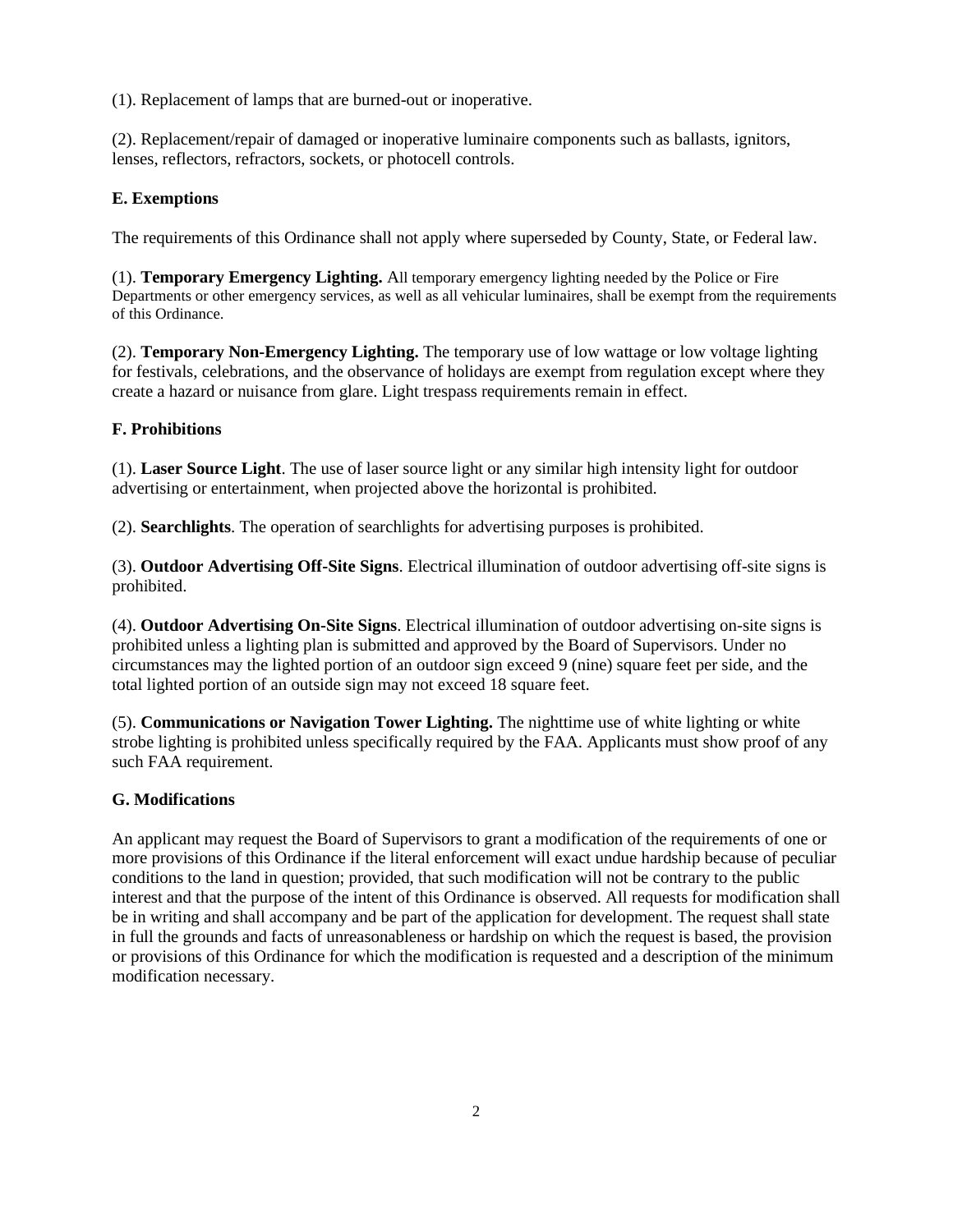### **H. Law Governing Conflicts**

Where any provision of federal, state, county, or town statutes, codes, or laws conflicts with any provision of this code, the most restrictive shall govern unless otherwise regulated by law.

# **Section 2 Adoptions by Reference**

#### **A. Adoption of the ES Lighting Handbook**

The most recent edition, as published by the Illuminating Engineering Society of North America (IESNA), and referred to in this Ordinance as "The ES Lighting Handbook," is hereby adopted by reference and made a part hereof as if fully set out in this Ordinance.

#### **B. Adoption of the ANSI/ES Lighting Definitions**

The most recent edition, as published by the Illuminating Engineering Society of North America (IESNA) and approved by the American National Standards Institute, Inc. (ANSI), and referred to in this Ordinance as "The ANSI/ES Lighting Definitions," is hereby adopted by reference and made a part hereof as if fully set out in this Ordinance.

# **Section 3 Definitions**

#### **Selected Lighting Definitions**

The following lighting definitions are selected from The ANSI/IES Lighting Definitions and The ES Lighting Handbook for ready reference within the text of this Ordinance and within the technical documents adopted in Section 2 of this Ordinance:

*Candela***.** The SI unit of luminous intensity. One candela is one lumen per steradian (lm/sr).

*Candlepower***.** Luminous intensity expressed in candelas.

*Cutoff Angle (of a luminaire)***.** The angle, measured up from nadir, between the vertical axis and the first line of sight at which the bare source is not visible.

*Footcandle*. A unit of illuminance. One footcandle is one lumen per square foot (lm/ft2).

*Glare***.** The sensation produced by luminances within the visual field that is sufficiently greater than the luminance to which the eyes are adapted to cause annoyance, discomfort, or loss in visual performance or visibility.

*Blinding Glare***.** Glare that is so intense that for an appreciable length of time after it has been removed, no object can be seen.

*Direct Glare***.** Glare resulting from high luminances or insufficiently shielded light sources in the field of view.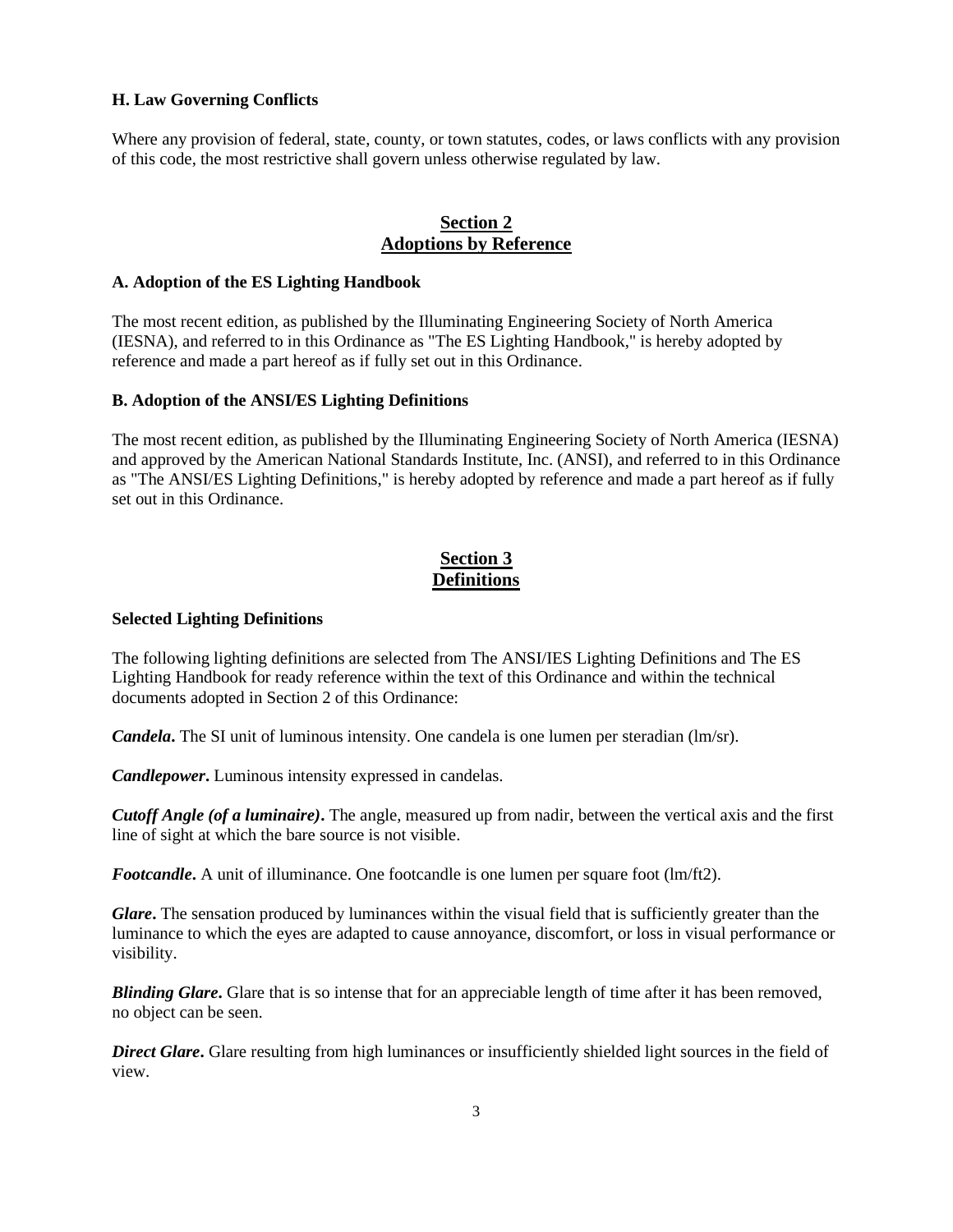*Disability Glare*. The effect of stray light in the eye whereby visibility and visual performance are reduced.

**Discomfort Glare.** Glare that produces discomfort. It does not necessarily interfere with visual performance or visibility.

*Reflected Glare***.** Glare resulting from reflections of high luminances in polished or glossy surfaces in the field of view.

*Illuminance***.** The areal density of the luminous flux incident at a point on a surface.

*Illumination***.** An alternative term for illuminance. Commonly used in a qualitative or general sense to designate the act of illuminating or the state of being illuminated.

*Lamp***.** A generic term for a man-made source of light.

*Light***.** Radiant energy that is capable of exciting the retina and producing a visual sensation. The visible portion of the electromagnetic spectrum extends from about 380 to 770 nanometers.

*Light Loss Factor (LLF)***.** The ratio of illuminance for a given area to the value that would occur if lamps operated at their initial rated lumen output and if no system variation or deprecation had occurred.

*Light Trespass*. A subjective perception of undesirable illumination including the following examples:

- 1. The classic "light shining in a window"
- 2. Unwanted light on an adjacent property
- 3. Excessive brightness in the normal field of vision (nuisance glare)

*Lumen***.** SI unit of luminous flux. Photometrically, it is the luminous flux emitted within a unit solid angle (one steradian) by a point source having a uniform luminous intensity of one candela.

*Luminaire***.** A complete lighting unit consisting of one or more lamps (light sources) together with the parts designed to control the light distribution, and other mechanical and electrical components.

*Cutoff Luminaire***.** A luminaire light distribution is designated as cutoff when the candlepower per 1000 lamp lumens does not numerically exceed 25 (2.5%) at an angle of 90 above nadir (horizontal), and 100 (10%) at a vertical angle of 80 above nadir.

*Luminance***.** The emitted or reflected light from a surface; relates directly to perceived "brightness." The unit of luminance is the candela per square meter (cd/m2).

*Luminous Flux***.** Radiant flux (radiant power); the time rate of flow of radiant energy evaluated in terms of a standardized visual response.

*Luminous Intensity***.** The luminous flux per unit solid angle in the direction in question. May be expressed in candelas or lumens per steradian (lm/sr).

**Lux.** The SI unit of illuminance. One lux is one lumen per square meter (lm/m2).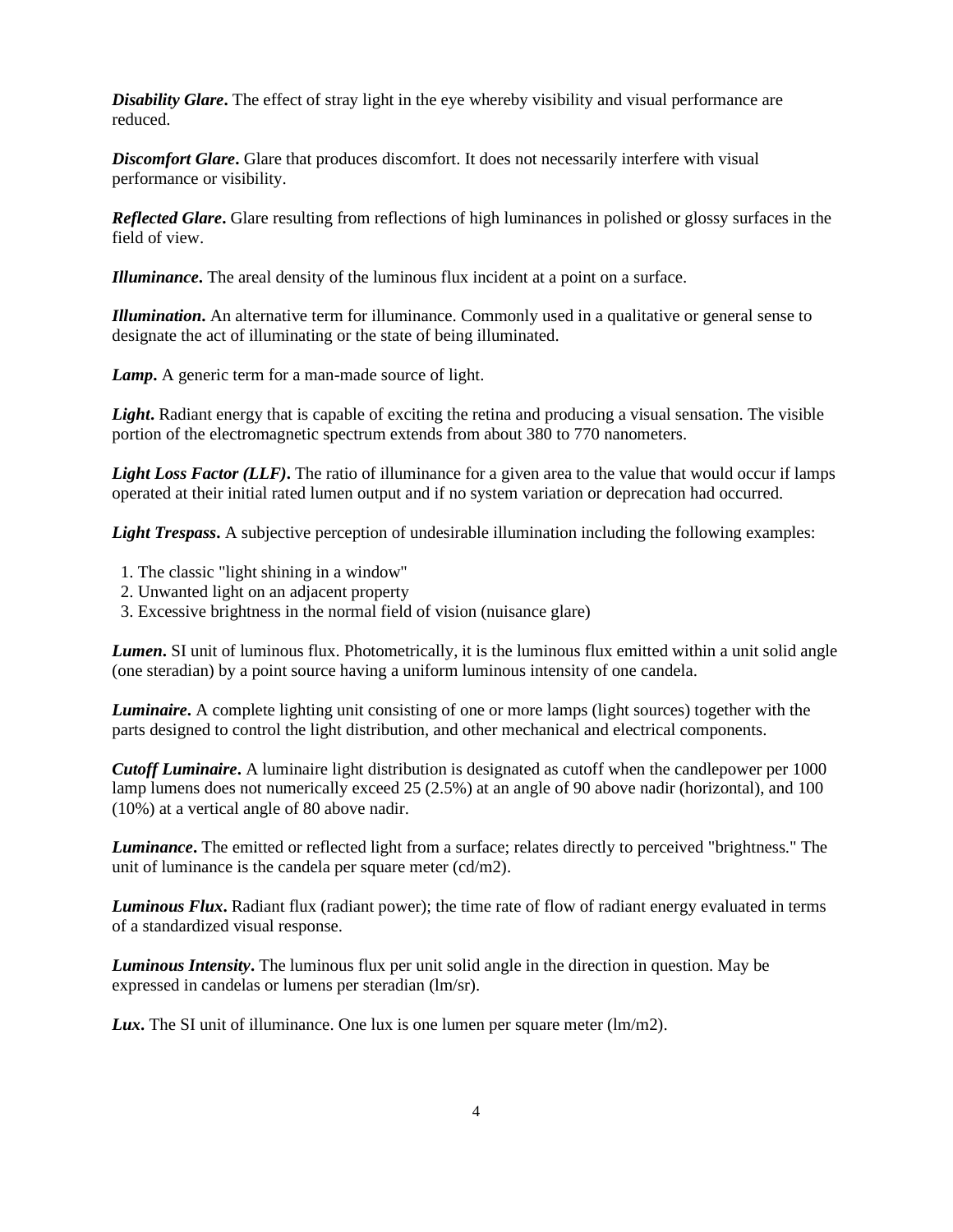*Nighttime***.** The hours between the end of evening civil twilight and the beginning of morning civil twilight. Civil twilight ends in the evening when the center of the sun's disk is 6 degrees below the horizon, and begins in the morning when the center of the sun's disk is 6 degrees below the horizon.

*Spill Light*. Light shining beyond a facility that may annoy occupants of the adjacent property.

# **Section 4 General Design Requirements**

## **Design Calculations in Accordance With The IES Lighting Handbook**

In addition to the specific requirements established in this Ordinance, the design calculations for outdoor lighting installations shall be in accordance with the IES Lighting Handbook. This includes, but is not limited to, technical definitions, terminology, calculation methods and procedures, photometric classifications, and photometric testing procedures. Illuminance selection should be based on the usage of the area to be illuminated, the level of activity, and nighttime security requirements.

# **Section 5 Specific Requirements**

#### **A. Illumination Levels**

Illumination shall have intensities and uniformity ratios in accordance with the current recommended practices of the Illuminating Engineering Society of North America (IESNA) Lighting Handbook, from which sample typical uses and tasks are herein presented:

| <b>Use/Task</b>                                                    | <b>Maintained Footcandles</b> | Uniformity - Avg:Min. |
|--------------------------------------------------------------------|-------------------------------|-----------------------|
| (a) Streets, local residential use                                 | $0.4$ Avg.                    | 6:1                   |
| $(b)$ Streets, local commercial<br>use                             | $0.9$ Avg.                    | 6:1                   |
| (c) Parking, residential:                                          |                               |                       |
| Low vehicular/ pedestrian<br>activity                              | $0.2$ Min.                    | 4:1                   |
| Medium vehicular/ pedestrian<br>activity                           | $0.6$ Min.                    | 4:1                   |
| (d) Parking, industrial/<br>commercial/institutional/<br>municipal | $0.6$ Min.                    | 4:1                   |
| (e) Walkways and Bikeways                                          | $0.5$ Avg.                    | 5:1                   |
| (f) Building entrances                                             | 5.0 Avg.                      |                       |

*Table Notes:*

1. Illumination levels are maintained horizontal footcandles on the task, e.g., pavement or area surface. 2. Uniformity ratios dictate that average illuminance values shall not exceed minimum values by more than the product of the minimum value and the specified ratio. E.g., for commercial parking activity, the average footcandles shall not be in excess of 2.4 (0.6 x 4).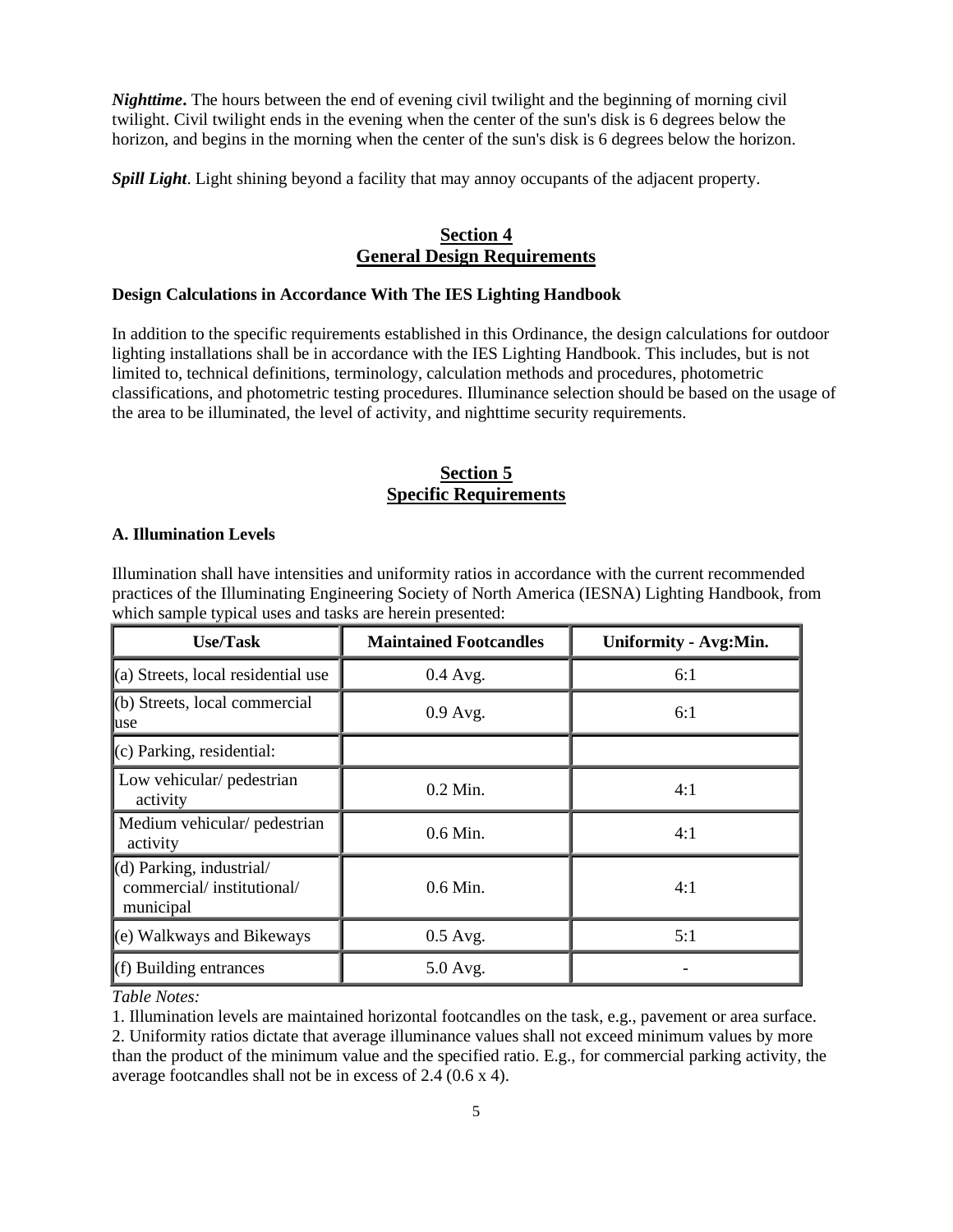# **B. Fixture Design**

(1). Fixtures shall be of a type and design appropriate to the lighting application.

(2). For lighting of horizontal tasks such as roadways, pathways and parking areas, fixtures shall meet IESNA cutoff criteria (not have more than 2.5% of their light output emitted above 90 degrees at any lateral angle around the fixture).

(3). The use of floodlighting, spotlighting, and other fixtures not meeting IESNA cutoff criteria, shall be permitted only with the approval of the Board of Supervisors, based upon acceptable glare control.

(4). Fixtures shall be equipped with or be capable of being back-fitted with light-directing devices such as shields, visors or hoods when necessary to redirect offending light distribution.

# **C. Control of Nuisance and Disabling Glare**

(1). All outdoor lighting, whether or not required by this Ordinance; on private, residential, commercial, industrial, municipal, recreational or institutional property; shall be aimed, located, designed, fitted and maintained so as not to present a hazard to drivers or pedestrians by impairing their ability to safely traverse (disabling glare), and so as not to create a nuisance by projecting or reflecting objectionable light onto a neighboring use or property (nuisance glare).

(2). Flood or spot lights shall be so installed or aimed that they do not project their output into the window of a neighboring residence, an adjacent use, directly skyward or onto a roadway.

(3). Unless otherwise permitted by the Board of Supervisors, lighting shall be controlled by automatic switching devices such as timers, motion detectors and photocells, to extinguish offending sources between the hours of 10:00 p.m. and sunrise to mitigate glare and sky-lighting consequences. Where allnight safety or security lighting is deemed necessary, the lighting intensity levels shall generally not exceed 25% of the levels normally permitted by this Ordinance but in no case shall they be less than the minimum levels for safety or security as invoked by IESNA.

(4). Vegetation screens shall not be employed to serve as the primary means for controlling glare. Rather, glare control shall be achieved primarily through the use of such means as cutoff fixtures, shields and baffles, and appropriate application of mounting height, wattage, aiming angle, fixture placement, etc.

(5). The amount of illumination projected onto a residential use from another property shall not exceed 0.1 vertical footcandle at the dwelling.

(6). The amount of illumination projected over any property line from another property shall not exceed 1.0 vertical footcandle.

# **D. Installation**

(1). Fixtures meeting IESNA cutoff criteria shall not be mounted in excess of 20 feet above finished grade or mounted in excess of the maximum building height permitted in the district, whichever is less. Fixtures not meeting IESNA cutoff criteria shall not be mounted in excess of 15 feet above grade except as specifically approved by the Board of Supervisors.

(2). Fixtures used for general area lighting shall be aimed so as to project their output straight down, unless otherwise approved.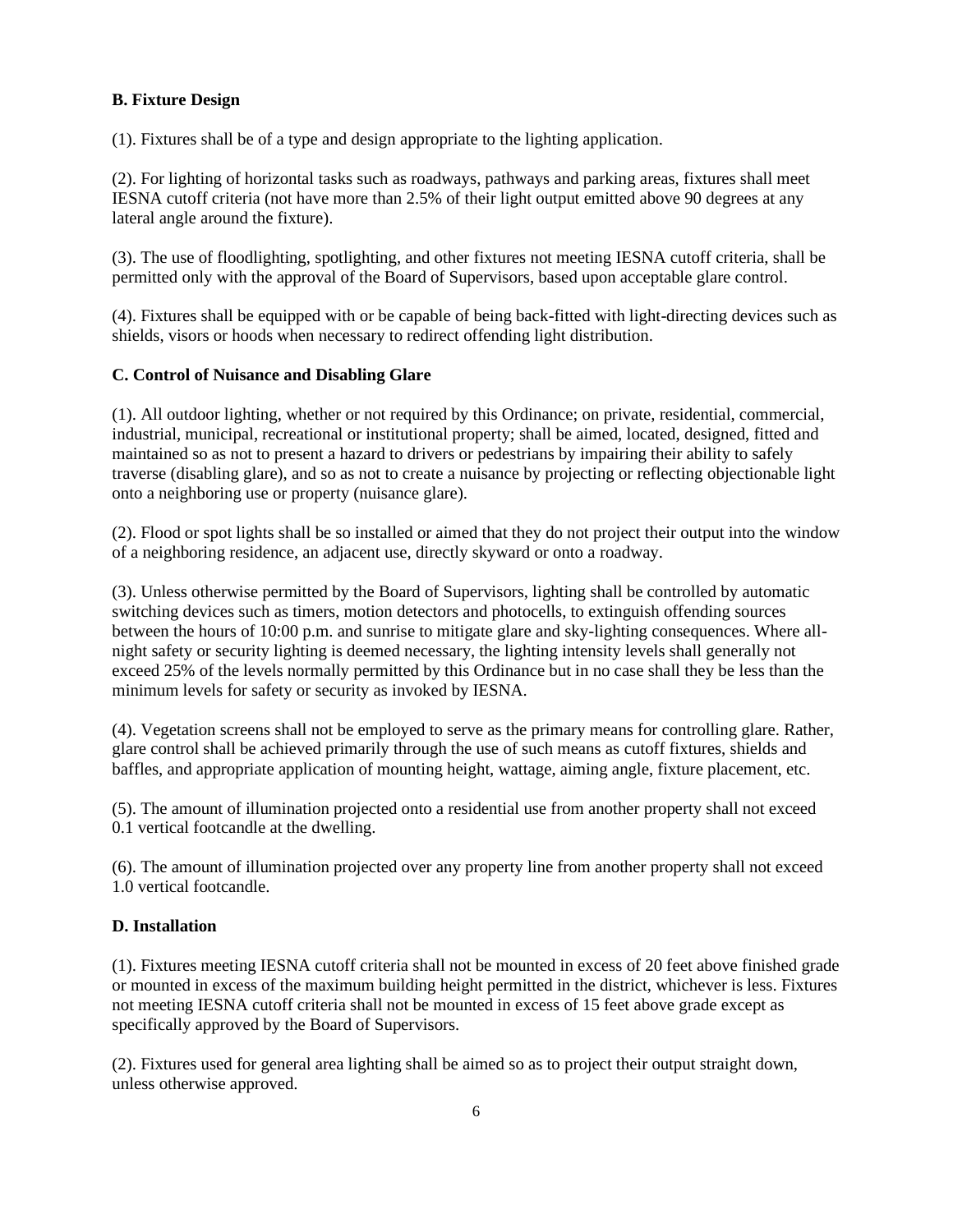(3). Lighting standards in parking areas shall be placed a minimum of 5 feet outside paved area, or on concrete pedestals at least 30 inches high above the pavement, or by other approved protective means.

(4). Fixtures used for architectural lighting, e.g., facade, feature, and landscape lighting shall be aimed so as not to project their output beyond the objects intended to be illuminated and shall be extinguished between the hours of 2:00 a.m. and sunrise.

# **E. Maintenance**

Lighting fixtures shall be maintained so as to always meet the requirements of this Ordinance.

# **Section 6 Plan Submission**

# **A. Plan Submission**

(1). When deemed necessary by the Township Supervisors, lighting plans shall be submitted to the Township for review and approval and shall include:

(A). Layout of the proposed fixture locations;

(B). Isofootcandle plots for individual fixture installations and 10X10 illuminance grid plots for multifixture installations, that demonstrate compliance with the intensities and uniformities set forth in this Ordinance;

(C). Description of the equipment, including fixture catalog cuts, photometrics, glare reduction devices, lamps, control devices, mounting heights and mounting methods proposed. When requested by the Board of Supervisors, applicant shall submit a visual impact plan that demonstrates appropriate steps have been taken to mitigate glare.

(2). Post-approval alterations to lighting plans or intended substitutions for approved lighting equipment shall be submitted to the Township for review and approval.

# **B. Post Installation Inspection**

The Township reserves the right to conduct a post installation nighttime inspection to verify compliance with the requirements of this Ordinance and, if appropriate, to require remedial action.

# **C. Fees**

Each plan submission shall be accompanied by a non-refundable cash fee to cover the cost to the Township of inspection, investigation, issuance and administration. The amount of the fee will be set by resolution of the Board of Supervisors.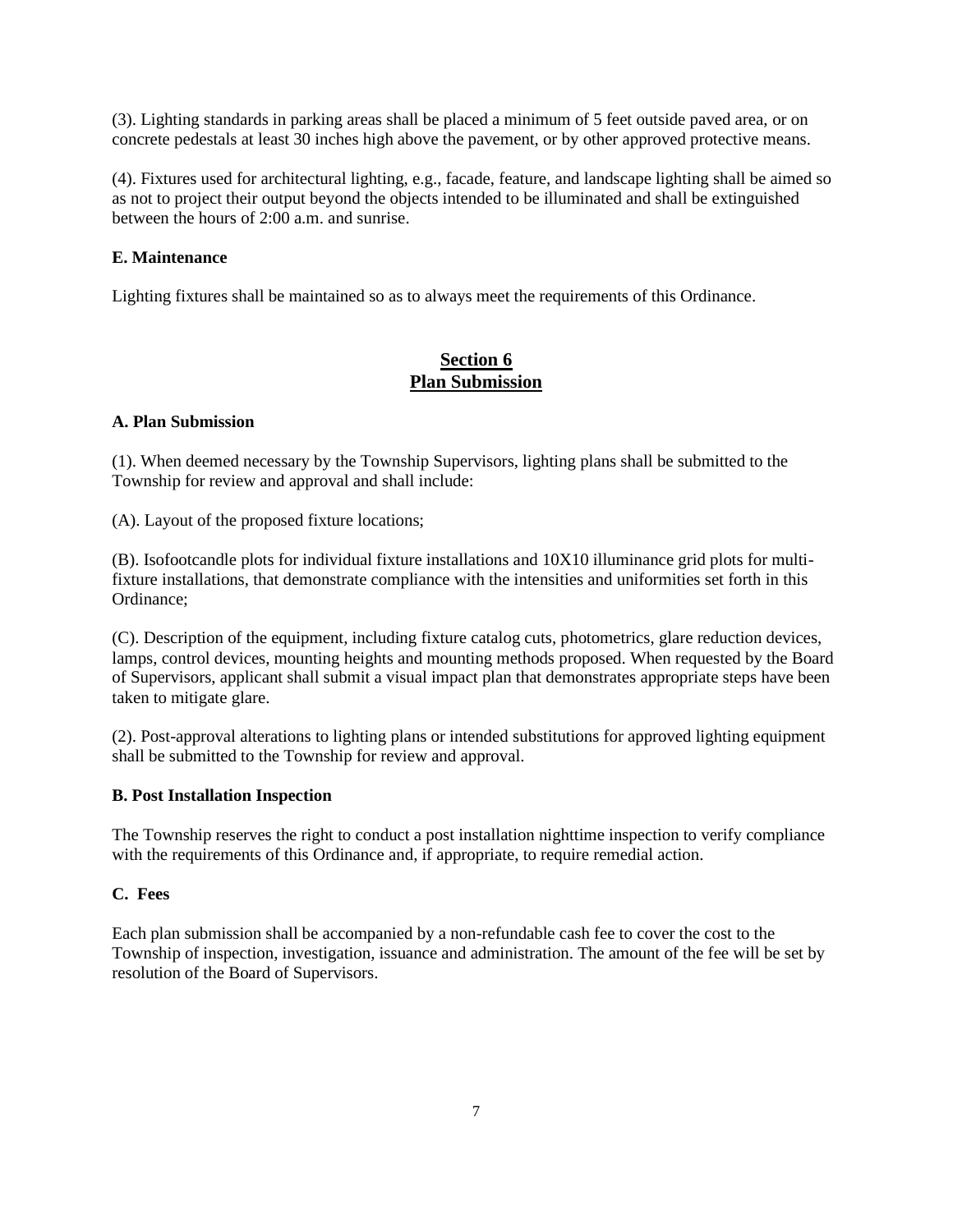# **Section 7 Compliance**

# **A. Safety Hazards**

(1). If the Township judges a lighting installation creates a safety or personal-security hazard, the person(s) responsible for the lighting shall be so notified and required to take remedial action within 60 days.

(2). If appropriate corrective action has not been effected within the specified time period, the Township may take appropriate legal action.

# **B. Nuisance Glare and Inadequate Illumination Levels**

(1). When the Township judges that an installation produces unacceptable levels of nuisance glare or skyward light or that illumination levels are insufficient or not being maintained in accordance with this Ordinance, the Township shall cause notification of the person(s) responsible for the lighting and require remedial action.

(2). If the infraction so warrants, the Township may act to have the problem corrected as in 7. A above.

# **C. Street Lighting Dedication**

(1). The Township may accept dedication of street lighting facilities in the instance of said lighting being in the right-of-way of a street dedicated to the Township. Street lighting may be accepted along with the acceptance of the street.

(2). Until such time as the street lighting is dedicated, the developer of the tract (who has escrowed the street lighting) will be responsible for any and all costs associated with each streetlight. Such costs shall include, but not be limited to: administration, placement, electrical charges from the utility and maintenance.

(3). Streetlights not dedicated to the Township will remain the responsibility of the developer or appropriate private entity to which the lights are turned over. Said private entity shall then assume all costs and responsibilities for the lighting in perpetuity.

# **Section 8. Severability**

The provisions of this Ordinance are severable, and if any provision of this Ordinance or the application thereof is held invalid, the invalidity shall not affect other provisions or applications of this Ordinance.